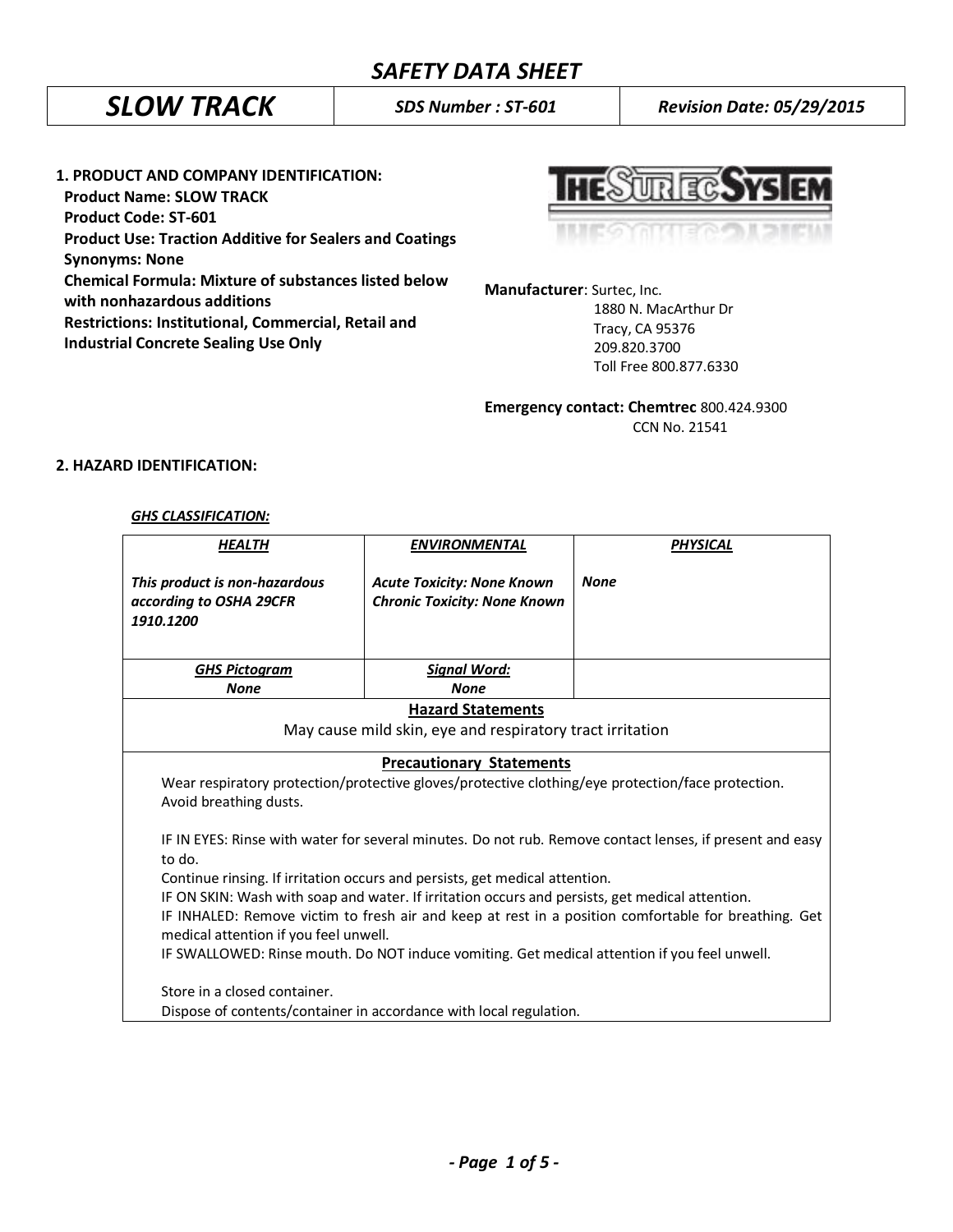# *SAFETY DATA SHEET*

*SLOW TRACK SDS Number : ST-601 Revision Date: 05/29/2015*

# **3. COMPOSITION/INFORMATION ON INGREDIENTS:**

| <b>INGREDIENT</b>                                                 | CAS NO.             | <b>PERCENT</b> | <b>HAZARDOUS</b> |  |
|-------------------------------------------------------------------|---------------------|----------------|------------------|--|
| <b>PROPRIETARY POLYMER</b>                                        | <b>TRADE SECRET</b> | 60 - 100%      | ΝO               |  |
|                                                                   |                     |                |                  |  |
|                                                                   |                     |                |                  |  |
|                                                                   |                     |                |                  |  |
| Exact Percentages are being withheld as trade secret information. |                     |                |                  |  |

# **4. FIRST-AID MEASURES:**

*Eye Contact:* Rinse with water for several minutes. Do not rub. Remove contact lenses, if present and easy to do. Continue rinsing. If irritation occurs and persists, get medical attention.

*Skin Contact:* Wash with soap and water. If irritation occurs and persists, get medical attention.

*Inhalation:* Remove victim to fresh air and keep at rest in a position comfortable for breathing. Get medical attention if you feel unwell.

*Ingestion:* Rinse mouth. Do NOT induce vomiting. Get medical attention if you feel unwell.

# **5. FIRE-FIGHTING MEASURES:**

*Fire Extinguishing media:* Use water spray, dry chemical, carbon dioxide or regular foam. *Hazards during fire-fighting:* None known. *Protective equipment for fire-fighting:* Wear NFPA-approved self-contained breathing apparatus, helmet, hood, boots and gloves.

# **6. ACCIDENTAL RELEASE MEASURES:**

#### *Personal precautions:*

Use recommended personal protective clothing and equipment.

#### *Environmental precautions:*

Follow all Federal, State and Local regulations when storing and disposing of substances. Material should be collected and disposed of in accordance with regulations. Consult local and federal guidelines for proper disposal of these materials. *Cleanup:*

*For small and large amounts of released material:* Sweep or vaccum up then transfer to suitable container for disposal.

#### **7. HANDLING and STORAGE:**

# *Handling:*

**General advice -** No specific measures are necessary provided product and recommended protective clothing/equipment are used correctly. Mix only as directed with appropriate Surtec sealers and coatings. This is a commercial product, not intended for home use. Keep out of reach of children.

#### *Storage:*

**General advice -** Protect against physical damage. Store in tightly closed containers in a cool, well ventilated area. *Shelf Life:*

Greater than 12 months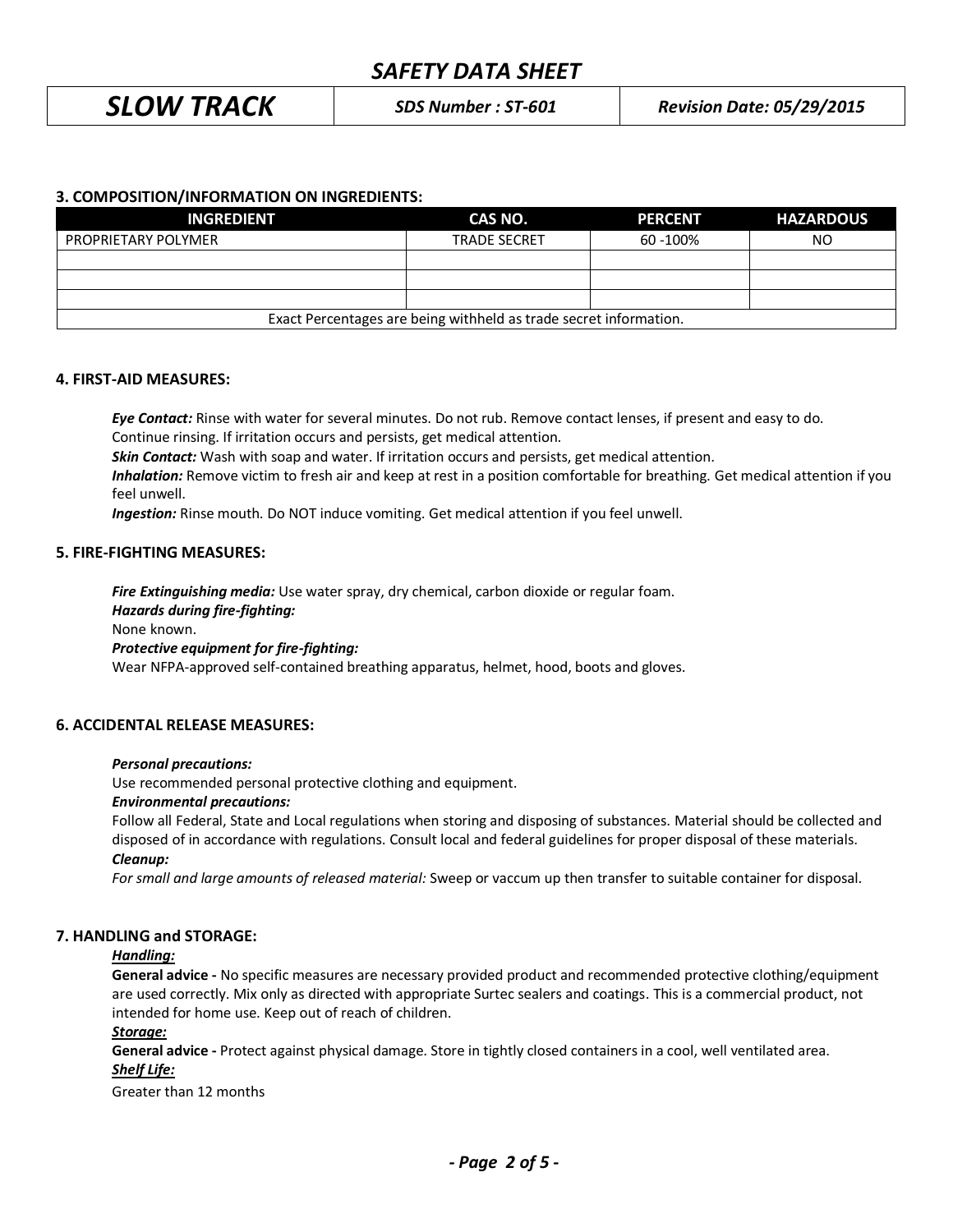# **8. EXPOSURE CONTROLS and PERSONAL PROTECTION:**

#### *Advice on system design:*

Provide local exhaust ventilation.

*Personal protective equipment (HMIS rating 'E'):* 

**Eye protection**: Wear safety glasses with side shields or safety goggles to prevent exposure or, since material is an additive to liquid materials, full face shield if splash hazard exists.

**Skin protection**: Chemical-resistant gloves. Wear appropriate protective clothing to prevent possible skin contact.

**Respiratory protection**: Avoid breathing dusts. Use NIOSH-OSHA particulate respirator suitable for nuisance dusts.

**General safety and hygiene measures**: Exercise stringent hygiene practices to minimize exposure.

If contact occurs, wash any body part with soap and water immediately. Wash hands after use, and before eating, drinking or smoking.

#### *Other protective measures:*

Nearby running water on the job site is necessary, should an accident occur.

*Exposure Guidelines:*

None

# **9. PHYSICAL and CHEMICAL PROPERTIES:**

| Appearance:                 | White Powder             | Flash Point:                            | $> 200^{\circ}$ F        |
|-----------------------------|--------------------------|-----------------------------------------|--------------------------|
| Odor:                       | None                     | <b>Upper/Lower Flammability Limits:</b> | No information available |
| pH value:                   | N/A                      | Relative Density (water):               | 0.95                     |
| Specific gravity:           | 0.95                     | Auto-Ignition Temperature:              | No information available |
| Solidification temperature: | No information available | Decomposition temperature:              | No information available |
| Freezing/Melting point:     | N/A                      | <b>Partition Coefficient</b>            | No information available |
| Boiling point:              | N/A                      | Odor Threshold                          | No information available |
| Vapor density:              | No information available | Viscosity:                              | N/A                      |
| Vapor pressure:             | No information available | <b>Partition Coefficient</b>            | No information available |
| <b>Evaporation Rate:</b>    | No information available | Solubility in water:                    | Insoluble                |
| Regulatory VOC:             | None                     |                                         |                          |

# **10. STABILITY and REACTIVITY:**

*Conditions to avoid:* Excessive heat or flame.

*Substances to avoid:* Oxidizing agents and amines.

*Hazardous reactions:* Product is chemically stable under normal conditions of use and storage.

*Decomposition or By-products:* In fire conditions: carbon monoxide (CO), carbon dioxide (CO<sub>2</sub>) and nitric oxides (NO<sub>x</sub>).

# **11. TOXICOLOGY INFORMATION:**

# *Acute Toxicity (Symptoms):*

**Oral:** Ingestion may cause irritation to the mouth and minor abdominal discomfort. **Eye irritation:** Mild irritation, itching, redness and tearing. **Skin irritation:** Mild irritation, itching and redness. **Inhalation:** May cause minor irritation to the respiratory tract including sneezing and coughing. **Sensitization:** Skin: N/A. Respiratory: N/A

# *Chronic Toxicity:*

**Other information:** No carcinogenic substances as defined by ACGIH, IARC, NTP and/or OSHA.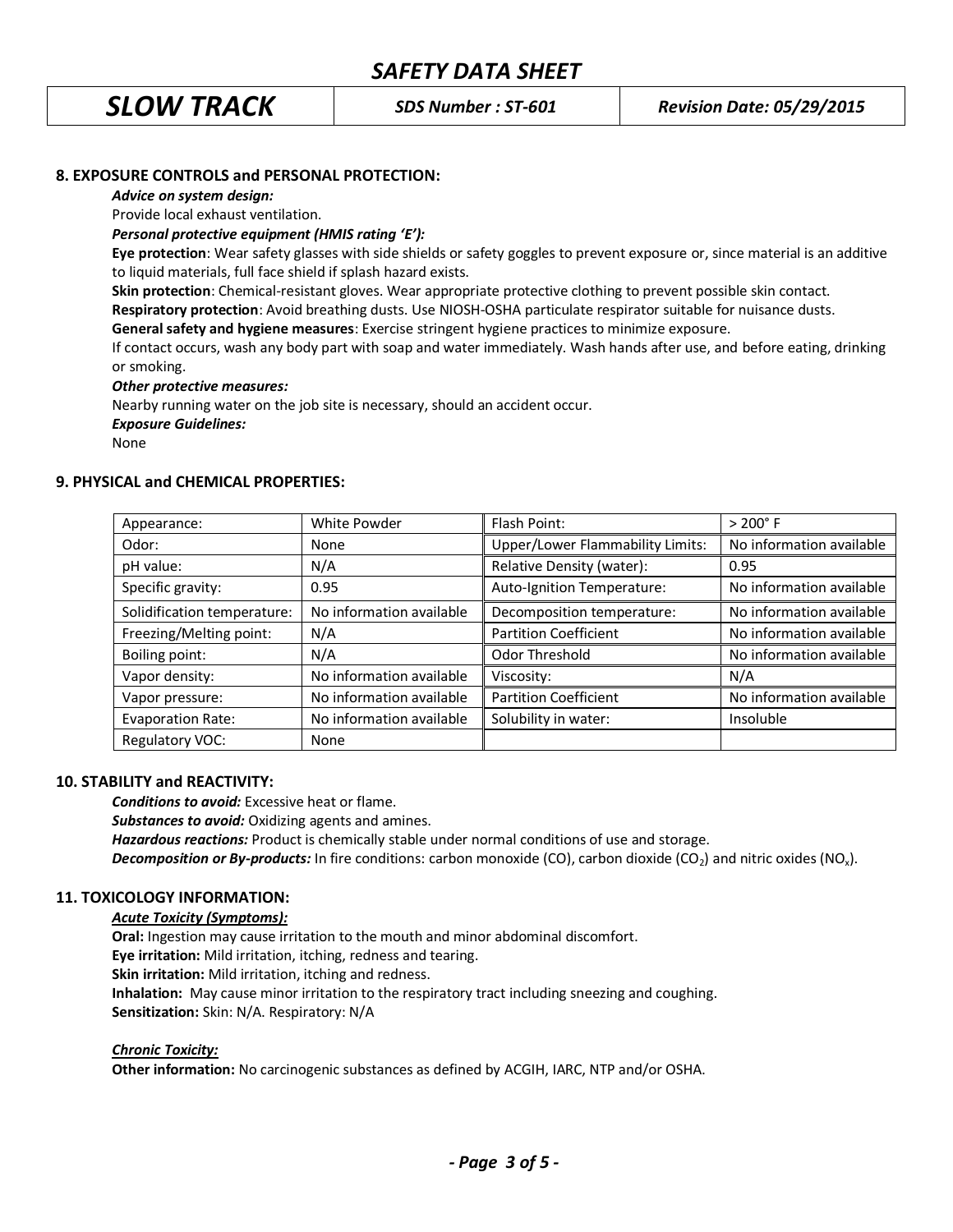*SLOW TRACK SDS Number : ST-601 Revision Date: 05/29/2015*

# **12. ECOLOGICAL INFORMATION:**

#### *Biodegradation:*

Test method: Unspecified Analysis method: Unspecified Degree of elimination: Unspecified

# *Environmental toxicity:*

Acute and prolonged toxicity to fish: Not Established Toxicity to microorganisms: Not Established Other ecotoxicological advice: Not Established

# **13. DISPOSAL CONSIDERATIONS:**

*Waste disposal of substance:* Dispose of in accordance with all Federal, State and Local regulations when storing and disposing of substances. It is the waste generator's responsibility to determine if a particular waste is hazardous under RCRA (EPA regulations for hazardous waste).

**Container disposal:** Dispose of in a licensed facility in accordance with local regulations.

# *RCRA:*

Unspecified.

# **14. TRANSPORTATION INFORMATION:**

**DOT: Proper Shipping Name:** PAINT RELATED MATERIAL (NON-HAZARDOUS)

# **15. REGULATORY INFORMATION:**

*Federal Regulations:* **Registration status:** TSCA, US: All components are listed or exempt. **SARA hazard category (EPCRA 311/312):** None

**SARA TITLE III, SECTION 313:**

CAS Number: Chemical Name:

#### None

#### *State Regulations:*

Chemicals known to the State of California to cause cancer, birth defects or other reproductive harm

CAS Number: Chemical Name:

None